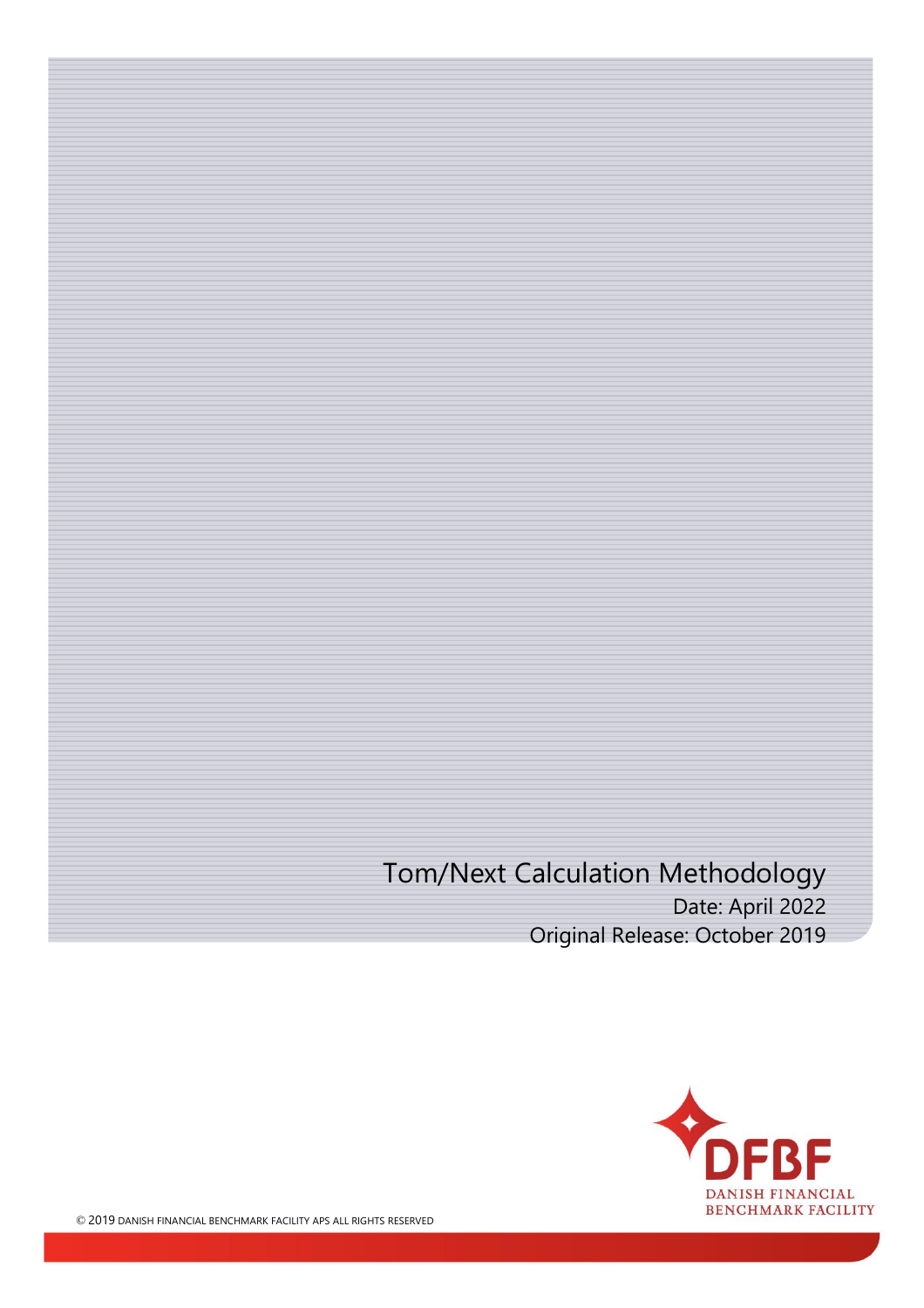### Contents

Copyright © by Danish Financial Benchmark ApS (DFBF) All rights reserved. This document or any portion thereof may not be reproduced or used in any manner whatsoever without the express written permission of DFBF.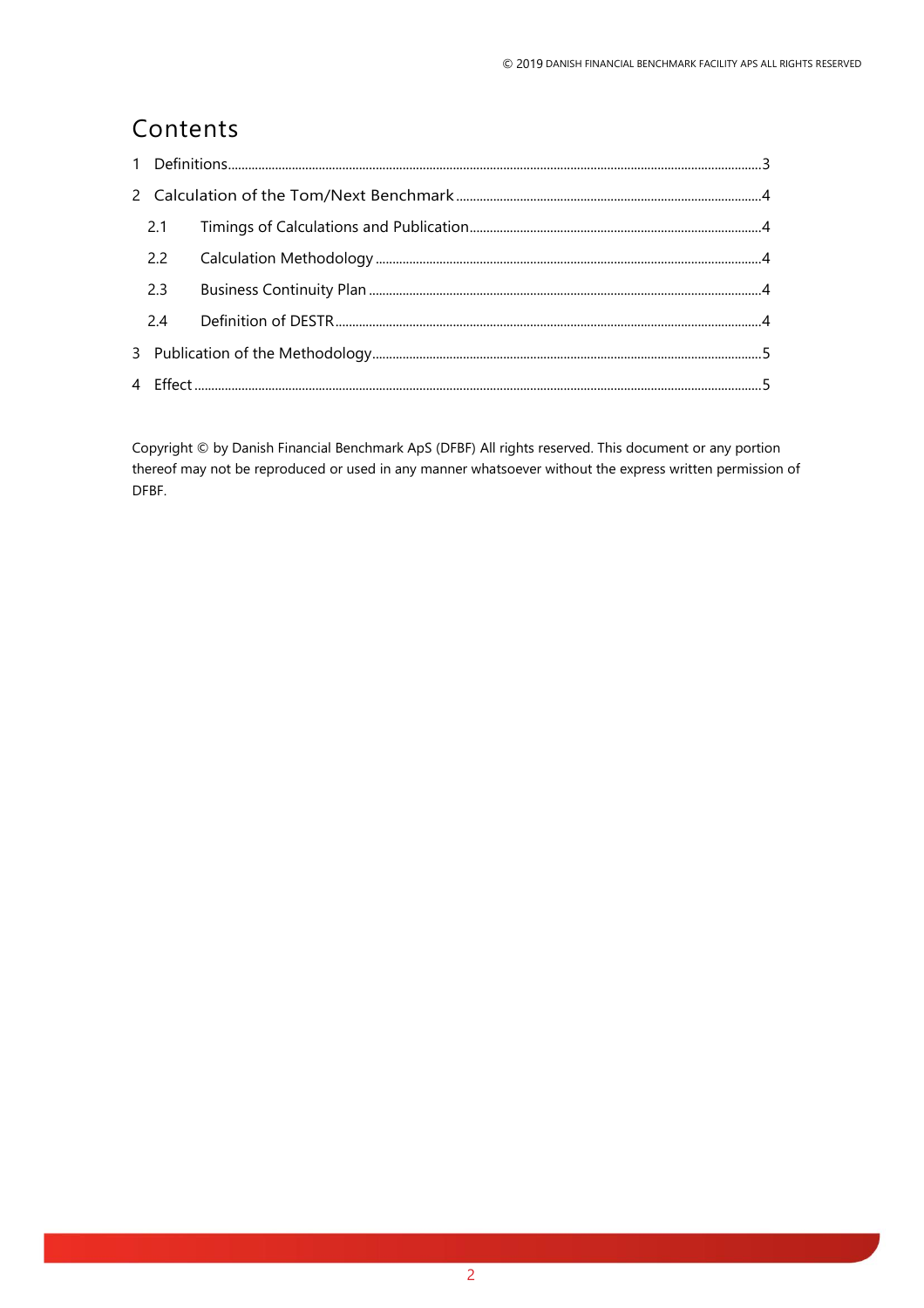### <span id="page-2-0"></span>1 Definitions

For the purposes of the Tom/Next Calculation Methodology (hereinafter referred to as the "Methodology"), the following definitions shall apply:

**"Benchmark Administrator"** shall mean the Danish Financial Benchmark Facility (DFBF).

**"Benchmarks Oversight Committee"** shall mean the committee (**the OC**) within the DFBF that has the primary governance oversight of the methodology, determination, and dissemination of the Benchmarks. The Committee's purpose is to support the integrity, accuracy, and reliability of the Benchmarks to the benefit of all users of the Benchmarks and reliant market participants.

**"Input Data"** shall mean DESTR as produced by Danmarks Nationalbank.

**"The Benchmark"** shall mean Tom/Next.

**"Tom/Next"** The Tom/Next interest rate is the Denmark Short Term Rate (DESTR) plus a fixed spread of 19 basis points.

**"DRP"** shall mean the Disaster Recovery Protocol.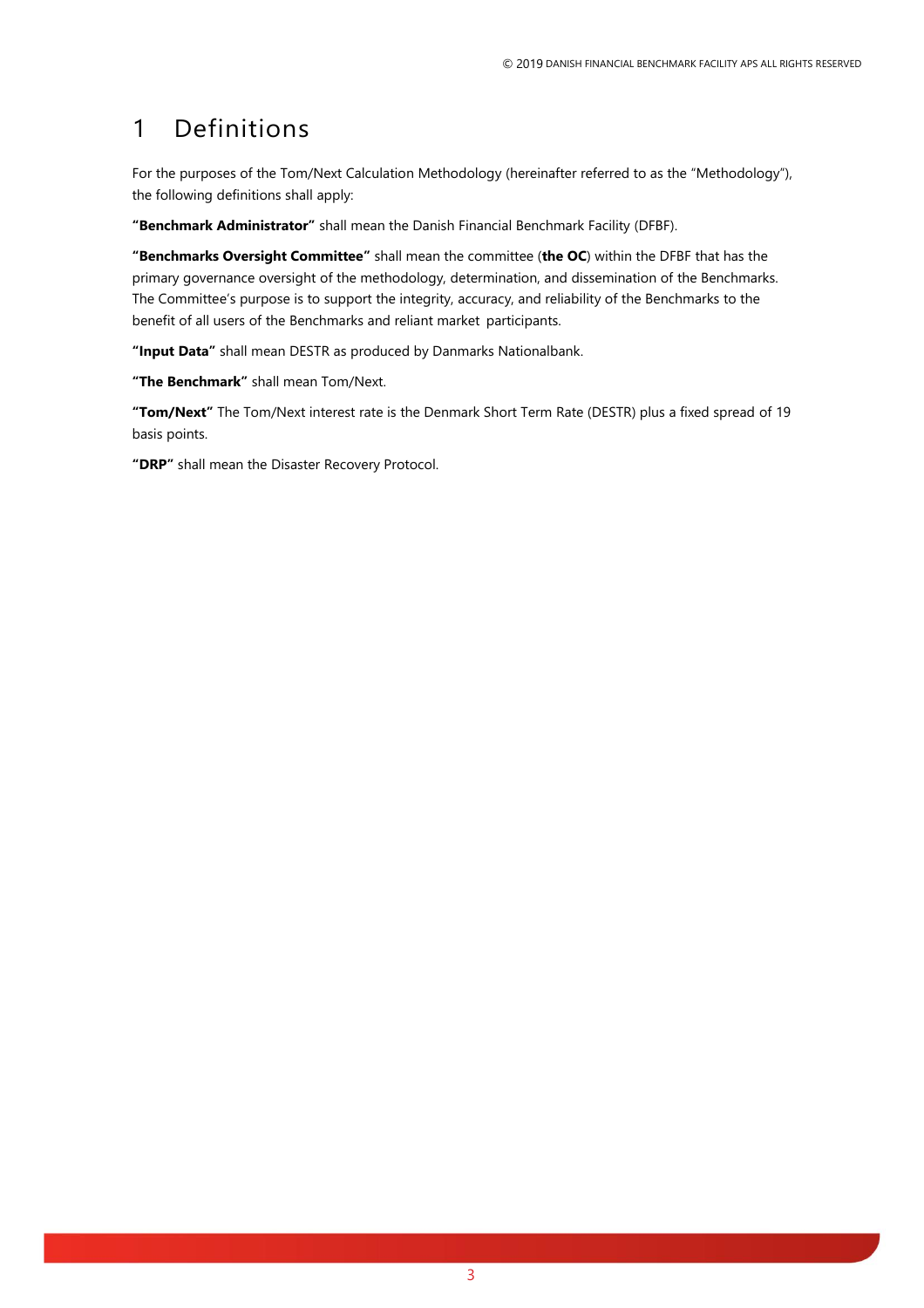## <span id="page-3-0"></span>2 Calculation of the Tom/Next Benchmark

#### <span id="page-3-1"></span>2.1 Timings of Calculations and Publication

The Tom/Next shall be calculated every good business day (being defined as a day when banks are open in Denmark), by 11:15am local time.

The publication of Tom/Next shall take place at 11:15am local time.

#### <span id="page-3-2"></span>2.2 Calculation Methodology

Tom/Next shall be calculated as the Denmark Short Term Rate (DESTR) plus a fixed spread of 19 basis points, rounded to three decimal places.

Once announced and published, the Tom/Next rates shall be final. Tom/Next is not subject to any redetermination.

#### <span id="page-3-3"></span>2.3 Business Continuity Plan

In-the-event that the DFBF Business Continuity Plan is initiated the Methodology applied for the calculation of Tom/Next will be unchanged.

In the event that the Danish Nationalbank fails to publish DESTR by 11:00am the DFBF will calculate DESTR using the DESTR Methodology contingency calculation and apply the fixed spread adjustment to publish Tom/Next by 11:15am.

#### <span id="page-3-4"></span>2.4 Definition of DESTR

DESTR is a rate which reflects the wholesale Danish krone unsecured overnight borrowing costs of banks active in the Danish krone market. The rate is published for each Danish banking day based on transactions conducted and settled on the previous banking day (reporting date T) with a maturity date of T+1 and which are deemed to be executed at arm's length and in competition, hence reflecting market rates in an unbiased way.